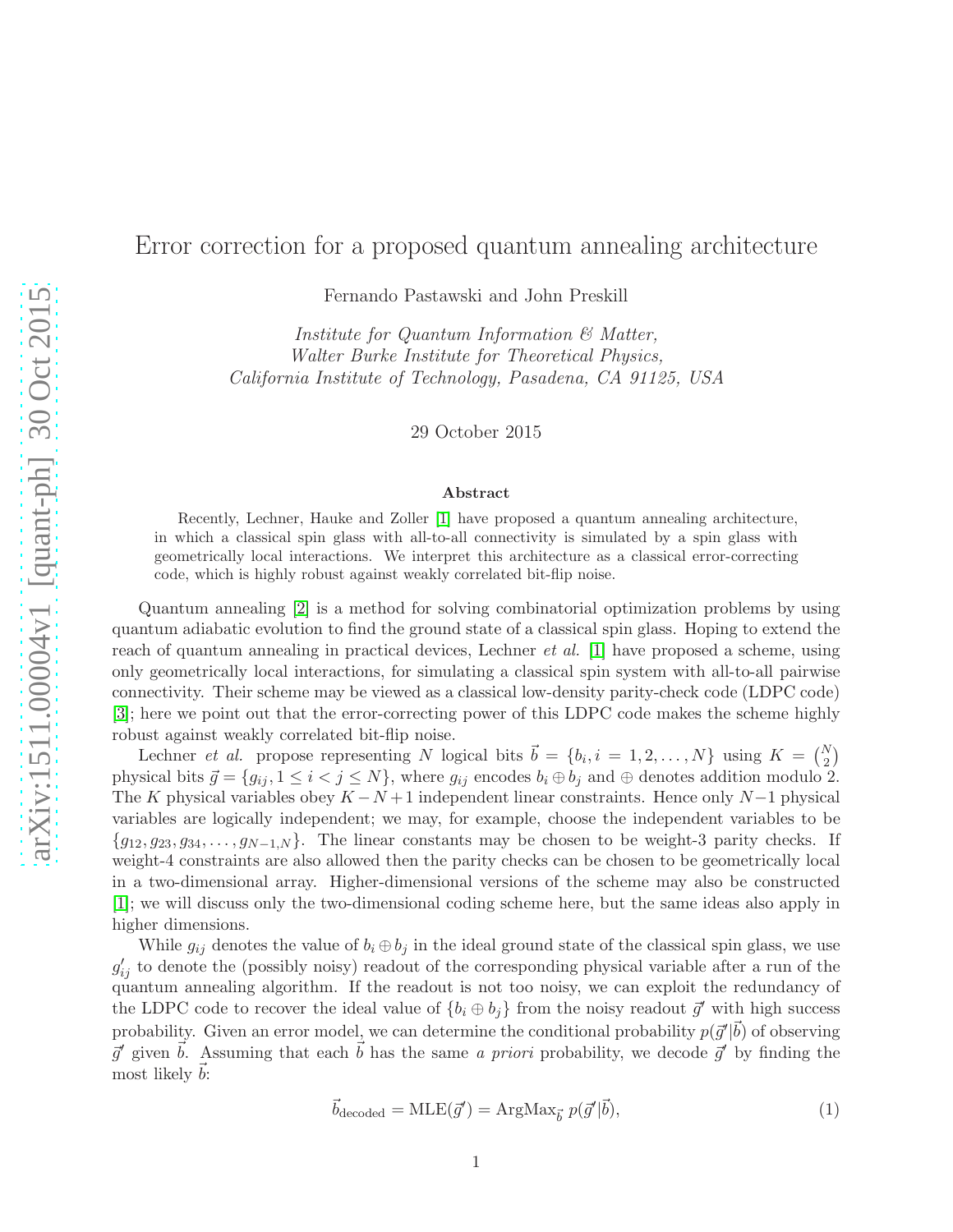where MLE means "maximum likelihood estimate." In fact, we can only recover the ideal  $\vec{b}$  up to an overall global flip since one bit of information is already lost during encoding.

We adopt the simplifying assumption of independent and identically distributed (i.i.d.) noise:  $g'_{ij}$  is flipped from its ideal value  $g_{ij}$  with probability  $\varepsilon \leq 1/2$ , and agrees with its ideal value with probability  $1-\varepsilon$ . Though we do not necessarily expect this simple noise model to faithfully describe the errors arising from imperfect quantum annealing, our assumption follows the presentation of [\[1\]](#page-3-0). This model might be appropriate if, for example, the noise is dominated by measurement errors in the readout of the final state. It also allows us to estimate  $p(\vec{g'}|\vec{b})$ , either analytically or numerically. Exact MLE decoding is possible in principle, but has a very high computational cost. We will settle instead for decoding methods which are feasible though not optimal.

There is a very simple error correction procedure for which we can easily estimate the probability of a decoding error. For the purpose of decoding (say)  $g_{12} \equiv b_1 \oplus b_2$ , we make use of the following N−2 weight-3 parity checks:

$$
0 = (12) \oplus (23) \oplus (13) = (12) \oplus (24) \oplus (14) = \dots = (12) \oplus (2N) \oplus (1N), \tag{2}
$$

where we've used  $(ij)$  as a shorthand for  $g_{ij}$ . These checks provide us with N−2 independent ways to recover the logical value of  $b_1 \oplus b_2$ , namely

$$
b_1 \oplus b_2 = (13) \oplus (23) = (14) \oplus (24) = \dots = (1N) \oplus (2N). \tag{3}
$$

(Of course,  $g'_{12}$  itself provides another independent way to recover  $b_1 \oplus b_2$ , but to keep our analysis simple we will not make use of  $g'_{12}$  here.) Since  $g'_{ij} \neq g_{ij}$  with probability  $\varepsilon$ , each  $g'_{1j} \oplus g'_{2j} \neq g_{ij}$ with probability

<span id="page-1-0"></span>
$$
\varepsilon^* := 2\varepsilon (1 - \varepsilon) \le 1/2. \tag{4}
$$

Therefore,  $g_{12}$  is protected by a length- $(N-2)$  classical repetition code, in which the  $N-2$ bits flip independently with probability  $\varepsilon^*$ . This repetition code can be decoded through simple majority voting. The probability of a decoding error for  $g_{12}$  can be estimated from the Chernoff bound:

$$
p_{\text{fail}} \le \exp\left(-2(N-2)\left(\frac{1}{2} - \varepsilon^*\right)^2\right). \tag{5}
$$

This is not the tightest possible Chernoff bound, and using additional information such as the observed value of  $g'_{12}$  will only improve the success probability. However, eq.[\(5\)](#page-1-0) already illustrates our main point: the probability of a decoding error for any  $b_i \oplus b_j$  decays exponentially with N. A simple union bound constrains the probability with which any of the  $N-1$  bits are decoded incorrectly:

<span id="page-1-1"></span>
$$
p_{\text{fail}}^{\text{total}} \le (N-1)\exp\left(-2(N-2)\left(\frac{1}{2} - \varepsilon^*\right)^2\right). \tag{6}
$$

Including  $g'_{12}$  in the decoding algorithm surely improves the accuracy of our estimate of  $b_1 \oplus b_2$ , and including higher-weight parity checks such as  $0 = (12) \oplus (23) \oplus (34) \oplus (14)$  can yield further improvements. Following a pragmatic approach to using such information, we have implemented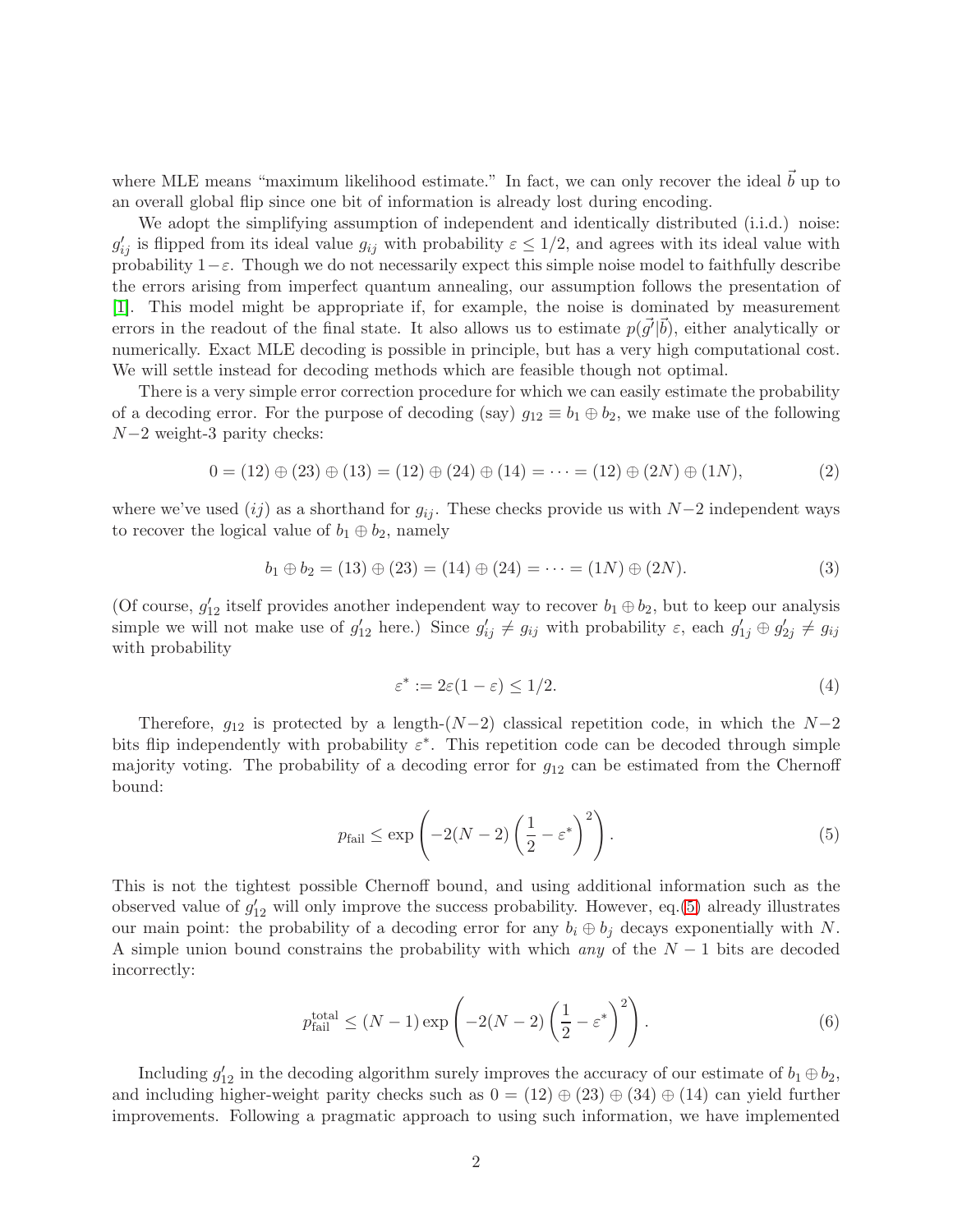belief propagation  $(BP)$  [\[4\]](#page-3-3), a fairly standard decoding heuristic for LDPC codes. BP efficiently approximates MLE decoding when the constraint graph is a tree, and sometimes works well in cases where the graph contains closed loops.

In BP, a marginal distribution is assigned to each variable, and updated during each iteration based on the values of neighboring variables. A consistent neighborhood reduces the entropy of the marginal whereas an inconsistent neighborhood may increase the entropy or even change a variable's most likely value. In our implementation, the initial configuration is the  $\vec{g}'$  observed in a given run of the experiment, where each  $g'_{ij}$  is assumed to be correct with probability  $1-\varepsilon$ ; two bits of  $\vec{g}$  are considered to be neighbors if they share an index. A single iteration of belief propagation includes the majority vote on variable pairs  $g'_{ik} \oplus g'_{jk}$  which we have already discussed, as well as the value  $g'_{ij}$  itself, to locally estimate the likelihood of each value for  $g_{ij}$ . To decode, beliefs are updated repeatedly until they converge to stable values. The probability of a decoding error is plotted in Fig. 1 as a function of  $\varepsilon$  and the number N of encoded spins. We include the Matlab code implementing the BP decoder and producing the benchmark figure as part of the arXiv source.



Figure 1: Performance of iterative BP decoding algorithm. The probability of a decoding error is plotted as a function of the number  $N$  of encoded spins, for various values of the physical error probability  $\varepsilon$ . Each data point was obtained by averaging over 5000 noise realizations, and for each realization the BP algorithm was iterated five times, incorporating information about loops up to length  $33 = 2^5 + 1$ . The decoding performance is significantly better than for a single BP iteration, where only loops of size  $\leq 3$  are considered. The logical error probability starts at  $p_{\text{fail}}^{\text{total}} = \varepsilon$  for  $N = 2$  and rises with N until the onset of exponential decay, which begins for a smaller value of N than indicated in eq.[\(6\)](#page-1-1).

We conclude that the architecture proposed in [\[1\]](#page-3-0), and the decoding method proposed here, provide good protection against i.i.d. noise in the readout of the physical spins, assuming an error probability  $\varepsilon$  for each physical spin which is independent of the total number N of encoded spins.